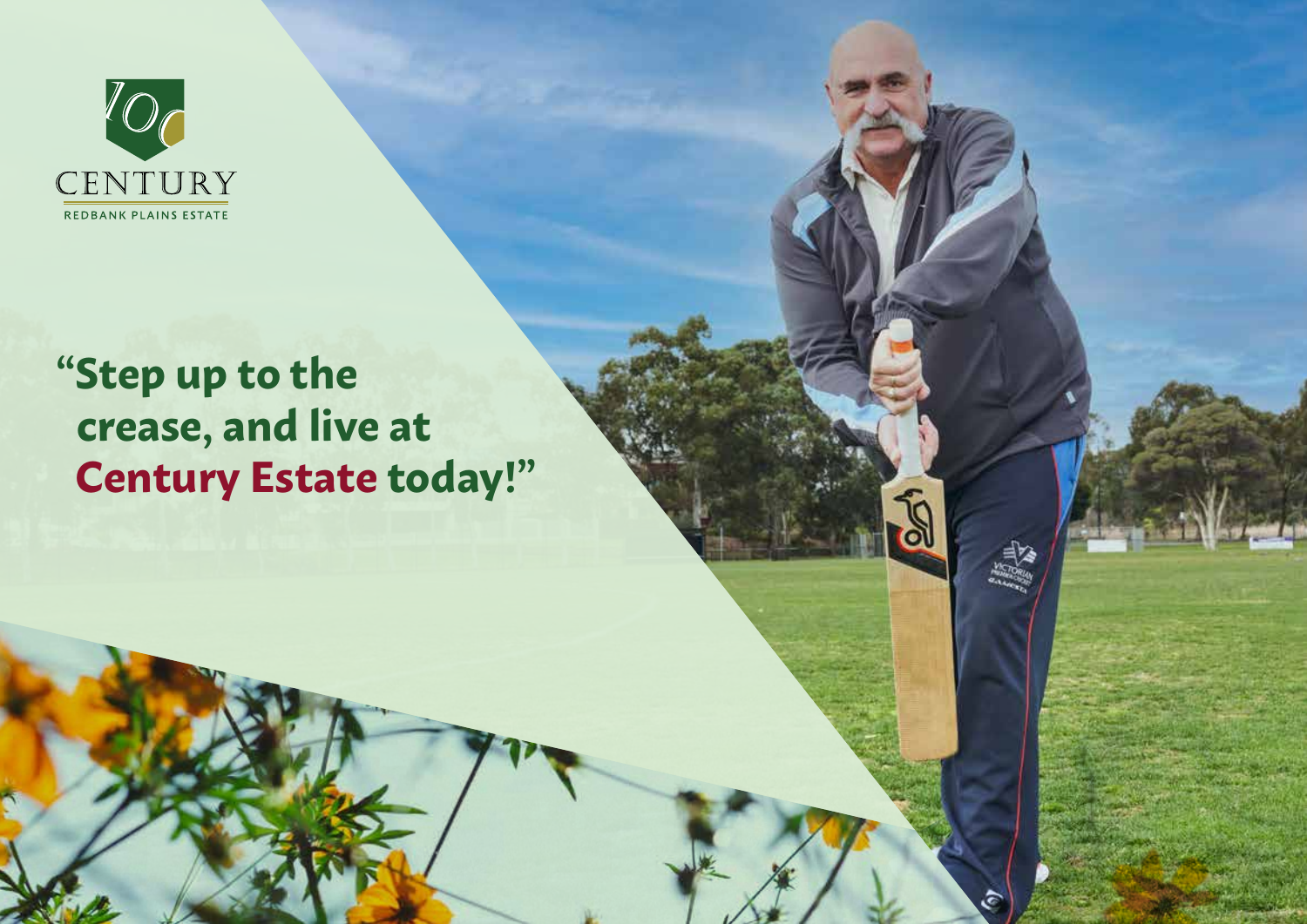Century Estate will feature its very own district level sporting complex, including a cricket oval, tennis courts, and club rooms.

Century Estate is located in Southeast Queensland amongst wide-ranging greenery and picturesque parklands immersing your new home. Redbank Plains is a family friendly community surrounded by fantastic local amenities and within a short distance from the Town Square Shopping Centre.

With a pleasant 40 minute drive to Brisbane CBD or 60 minute drive to the fabulous Gold Coast, Century Estate accommodates all buyers with convenient central locality.



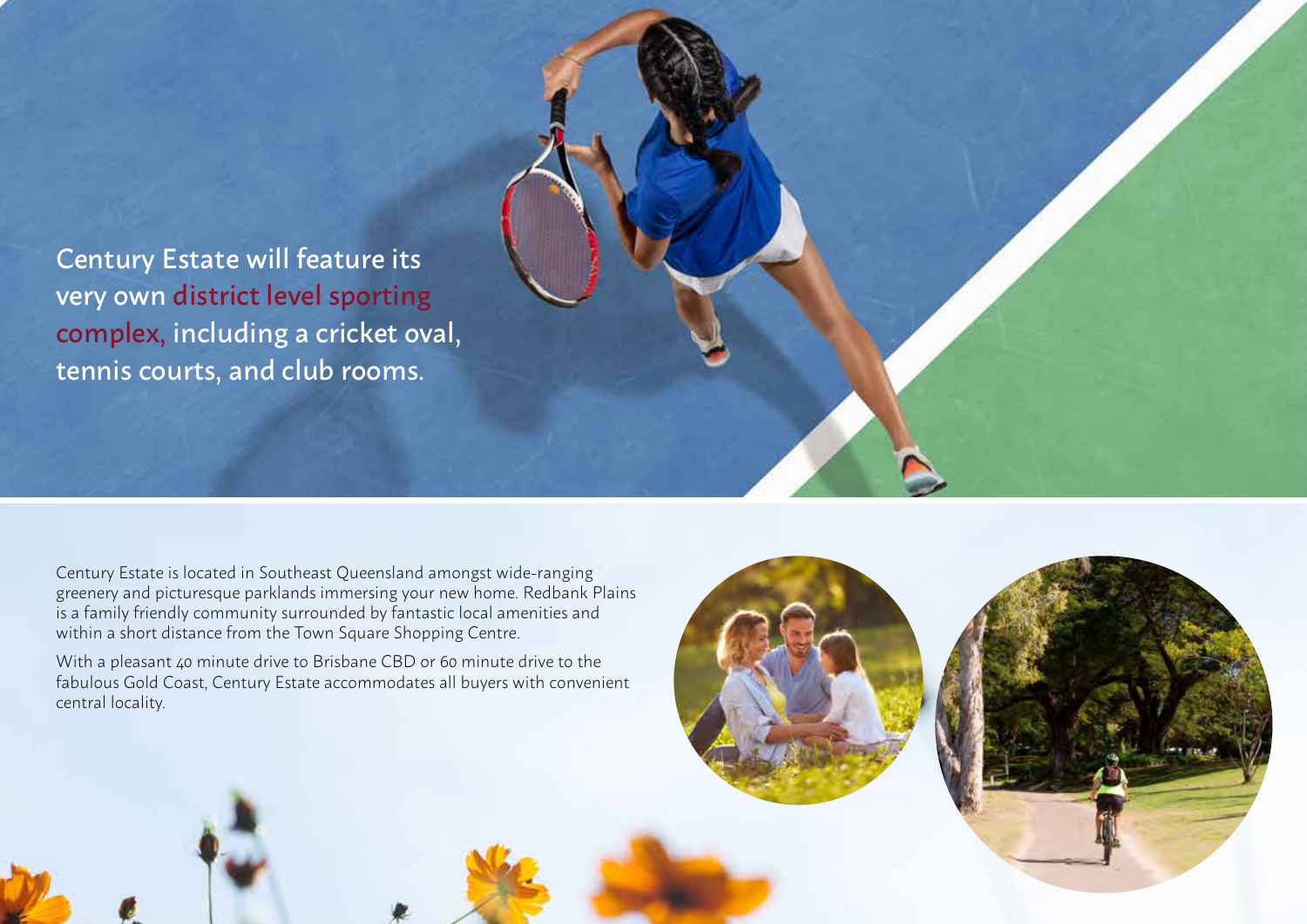## **"Big History, Big Blocks! Proudly upgrading 75 years of Strollers Cricket Club sporting history."**

**RED BANK PLAINS ROAD**

**171** 485m2 **170** 450m2 **169** 450m2 **168** 450m2 **167** 525m2 **166** 450m2 **165** 450m2 **164** 450m2 **163** 700m2 **146** 625m2 **145** 450m2 **144** 450m2 **143** 525m2 **142** 450m2 **141** 450m2 **140** 450m2 **139** 485m2 **138** 805m2 **137 136 135 134** 525m2 **133** 525m2 **132** 515m2 **131** 515m2 **130** 525m2 **129 128 127** 450m2 **126** 795m2 **125 124** 825m2 **123** 665m2 **122 121 120**

 $\sum_{i=1}^n$ 17.5 18.5 30

16.5 <sup>30</sup>

 $\propto$ 

9.8 7.2

19.4 37.4 34.8 32.2

 $\begin{picture}(130,17) \put(0,0){\line(1,0){155}} \put(15,0){\line(1,0){155}} \put(15,0){\line(1,0){155}} \put(15,0){\line(1,0){155}} \put(15,0){\line(1,0){155}} \put(15,0){\line(1,0){155}} \put(15,0){\line(1,0){155}} \put(15,0){\line(1,0){155}} \put(15,0){\line(1,0){155}} \put(15,0){\line(1,0){155}} \put(15,0){\line(1,0){155}}$ 

17.5

15

**Stage 6**

> **Stage 3**

 $\sum_{i,j}$  Si

17.5  $\searrow$ 

باسك

f. 22.4

23.4

 $\frac{1}{3}$ 

**232** 510m2 **231** 450m2 **230** 450m2 **229** 525m2 **228** 525m2 **227** 450m2 **226** 450m2 **225** 525m2 **224** 800m2

17.4  $\sum_{i=1}^n$ 

30 17.5 17.5 17.5 17.5 30 17.5

17.5 17.5

15 17.5

30.1

17.3

15 17.5 17.5 17.5 14.5 2.2

**114** 810m2 **115** 800m2 **116** 800m2 **117** 800m2 **118** 800m2 **119** 1100m2

 $\left\langle \right\rangle$ 

**67** 1415m2 **68** 810m2 **69** 800m2 **70** 800m2 **71** 800m2 **72** 800m2 **73** 800m2 **74** 9002 **75** 965m2 **76** 820m2 **77** 820m2 **78 79** 820m2 **80** 840m2 **81**

17.5 35.9 47.7 18.4

> **66** 575m2 **65** 510m2 **64** 385m2 **63** 455m2 **62** 495m2 **<sup>61</sup>** 450m2 **<sup>60</sup>** 450m2 **59** 59 58<br>223m<sup>2</sup> 570m2 **57** 415m2 **55** 56 55<br><sub>com</sub><sup>1</sup> <sub>5</sub>com<sup>2</sup> 500m2

17.5 17.5

**49** 630m2 **48** 450m2 **47** 450m2 **46** 450m2 **45** 450m2 **44** 525m2 **43** 450m2 **42** 450m2 **41** 450m2 **40** 525m2 **39** 450m2 **38 37 36**

15 30

29.4 14.4

 $\bigvee$ 

20.8

2 15 L 2

17.5

**203** 525m2 **204** 525m2 **205** 450m2 **206** 525m2 **208** 450m2 **209** 450m2 **210 207** 450m2

 $17.5$ 

**222** 765m2 **223 181** 760m2 **180** 450m2 **179** 525m2 **178** 450m2 **177** 450m2 **176** 525m2 **175 174** 450m2 **173** 450m2 **172** 510m2

 $1.5$  17.5  $1.5$ 

20.8  $\left\langle \right\rangle$ 

13.7 12.5  $\frac{1}{450}$ 7.5

> 17.5 f\ 17.5

العلمات

Retained Book Water

**Stage 8**

20.6 40.1 20.4

**RED BANK PLAINS ROAD**

**620** 16

22.7 29 12.5 12.1  $\mathbf{c}_i$ 28.9

33.5

12.5 10.2

17.5

**34** 450m2 525m2 **32** 450m2 **31 30 29** 525m2 **28** 450m2 **27** 450m2 **26** 450m2 **25**

17.5

 $\frac{3}{3}$ 30 15

**100** 585m2

 $\boldsymbol{\varphi}$ 

4

 $\gamma$ 

**213** 815m2 **212** 450m2 **211**

> **Stage 4**

**Stage 1**

> **233** 560m2 **234 251 252** 585m2 **253** *Egem*

**Playground**

 $\frac{1}{2}$ 

**250** 745m2 **249 248** 450m2 **247** 450m2 **246** 525m2 **245** 525m2 **244** 805m2 **261** 261 262 630m2 **263** 530m2 **260** 450m2 **259** 450m2 **258** 450m2 **257** 450m2 **256** 525m2 **255** 450m2 **254** 450m2 **268** 450m2 **900 267** 525m2 **266** 450m2 **265** 450m2 **264** 450m2

يا سما<u>ني</u><br>ك0 30 ك

12.5 12.5

18.2 30

**243 242** 590m2 **241** 525m2 **240** 525m2 450m2 **238** 450m2 **237** 450m2 **236** 450m2 **235** 495m2

1<br>1 f,

|<br>|-<br>|-

**6**

525m2 **2** 425m2 **<sup>1</sup>** 475m2 **50 53 52 51 50 660m**<sup>2</sup> 54 **53** 500m2

**4**

12.5 15

**Stage 2**

> ر<br>ال 14 | 15 | 15 | 15 | 15 | 15

> > **Cricket Pitch**

18.9 12.5 17.5

25.7

**Stage 5**

12.5 14.5 14.7

 $2.5$  13.5 13.1  $\frac{13}{20}$  20  $\frac{13}{20}$  20  $\frac{13}{20}$ 

425m2 375m2 **14** 630m2 **13** 655m2 **12** 450m2 **11 10** 485m2 **9** 485m2 **8** 450m2 **7** 860m2

 $\sum_{i=1}^n$ 

12.1

10.2

14.3

43.2 28.2  $\leq$ 16.5 15

32.6

**Stage 7**

**191** 560m2 **192 193 194** 525m2 **195 196** 450m2 **197 184** 575m2 **185** 660m2 **186** 525m2 **187** 525m2 **188** 525m2 **189** 525m2 **190** 855m2

> د لمه  $15/206$   $\sqrt{15/5}$

<u>18.5 المسلمين ال</u>

 $\frac{217}{216}$   $\frac{215}{200}$   $\frac{2}{45}$  $2 + 5$ 

**214 215** 450m2 **216** 450m2 **217 218** 525m2 **219 220 221** 525m2 **182** 510m2 **183** 500m2 **162** 450m2 **161 160** 695m2 **159** 840m2 **158** 680m2 **157** 720m2 **156** 560m2 800m2 **154** 450m2 585m2 **152 151** 525m2 **150** 525m2 **149** 525m2 **148** 450m2 **147** 680m<sup>2</sup>

> **101** 450m2 **102** 450m2 **103 104** 635m2 **105** 1275m2 **106** 800m2 **107** 800m2 **108** 800m2 **109** 800m2 **110** 900m2 **111** 965m2 **112 113** 820m2

 $1575$ 

15.5 17.5 13.5 <sup>15</sup> <sup>15</sup> 15

15 17.5

28

17.5 17.5 17.5

41.9  $\epsilon$ 41.1 29.1

15

Average block size of **565m2**

**"Already feeling like home!"** Blocks ranging from  $275$ sqm $^{2}$  – 1,400sqm $^{2}$ 

**A**